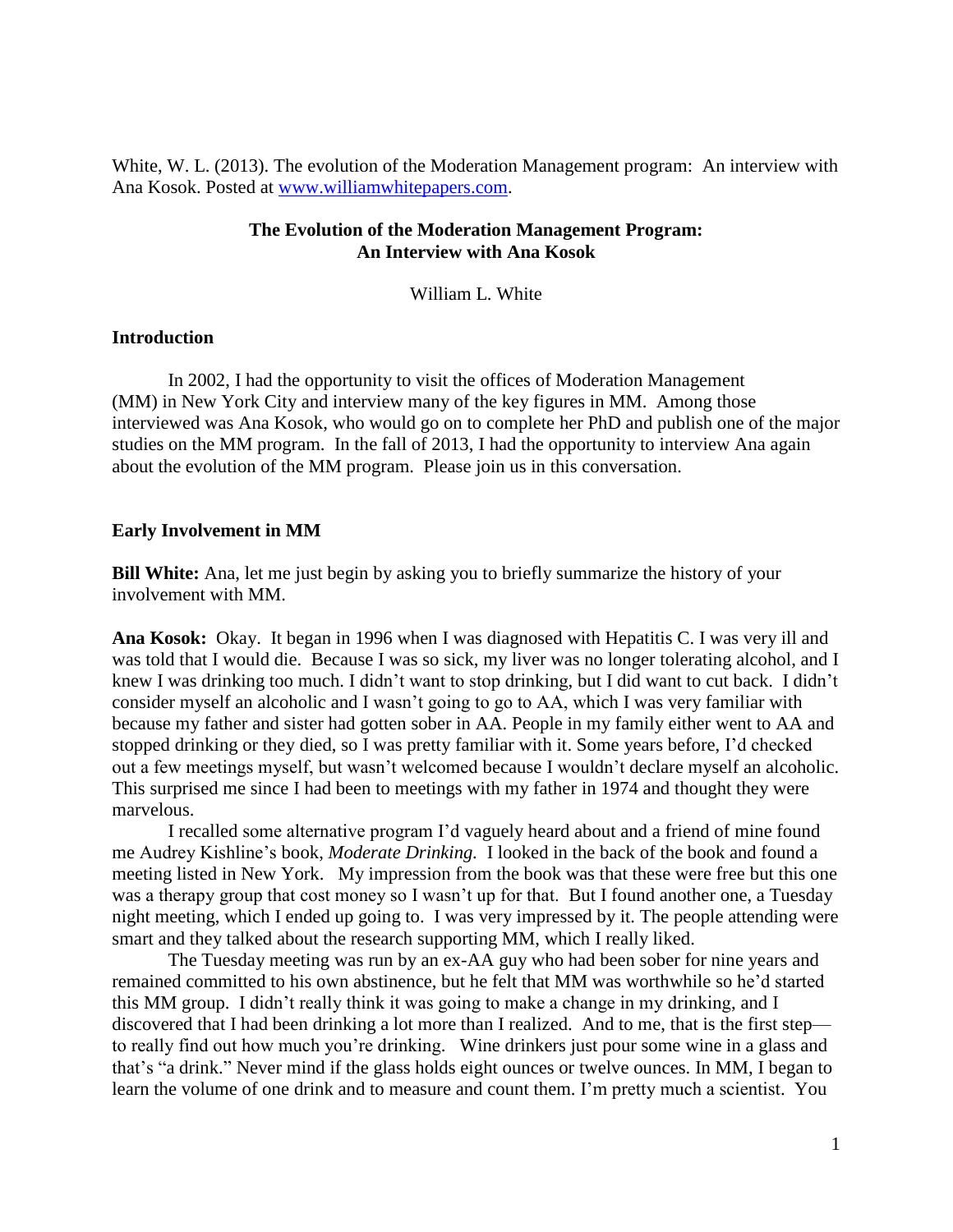gotta have the baseline before you can measure any change. I realized I was drinking every day and I was drinking more than I had realized, and my body was certainly not handling it because of the hepatitis. At first, the only changes I made were measuring, counting, and learning.

The face-to-face support group was very important. At that time, there was a group of people who all came once a week, and we got to know each other and follow each other's progress. If somebody in the group drank so much that they fell down on the sidewalk, I'd think, "My God. I don't want to go there." Or conversely, if somebody else kind of got it and made changes, that was inspirational. As people made changes, you could see them look better and function better. So that was pretty powerful. Then, we would go out to dinner sometimes afterwards—a social experience with no drinking, which was also very helpful.

Because of my sick liver, I took the MM guidelines very seriously (for women, that's no more than nine drinks a week and no more than three drinks a day.) And I was religious about my charting. I began to have months where I didn't drink at all and didn't think about it. Drinking became, as we say, "a condiment." The hepatitis cleared completely too. Today, I have maybe three drinks a month and drink within and only within guidelines, though it's not something I need to pay conscious attention to. So that's the history of my personal change.

Around 1997, Bill, the longtime group leader who'd been in AA for so long decided that it was time for us to lead the meeting ourselves, and I took over leadership with one other person who had been an important MM member. When she became disenchanted with MM, I took over completely, but I did something that has since been adopted by other groups. I gathered a panel of people who were willing to lead meetings and every month, we would schedule who was going to lead what meeting, so it never had to fall on any one person alone.

So, at that point, I was involved in the New York meetings and then I joined the thenemerging and fledgling Listserv, which I understand Audrey Kishline had started in 1996. There were only about 100 people, 250 max, on it in 1997. I realized that mostly MM face-to-face group people are not the same ones as online people. Sometimes there's an overlap, but frequently not. Communicating online was a very new experience for me, and I was totally enchanted with getting to know these people who I'd never met. I was impressed with how powerful the medium was in helping people change, people who had never been to a face-to-face meeting and never would because there would never be one available to them. I've seen somewhere in the literature that at one point there were supposed to have been 52 MM meetings in the United States, but I have never seen that many meetings at one time. Meetings would pop up, operate for a while and then close. MM was quite fragile during that early period.

After 2001, as part of my administrative functions, I went on to lead MM start-up meetings all over the world whenever I traveled. Finally I was making conference presentations about MM's support group and harm reduction methods as they could be used in other communities and for other problems. Though I'm no longer involved with the MM organization, I now work as a behavior therapist with people with substance abuse problems.

## **MM Crises**

**Bill White:** MM faced perhaps its greatest challenges between 1998 and 2000.

**Ana Kosok:** Yes, in 1998, we had the Larry scandal [Larry Froistad, a member of MM's internet listserv, confessed online to murdering his five-year old daughter], and then in January 2000, Audrey [Kishline] announced that she was not able to keep within moderation guidelines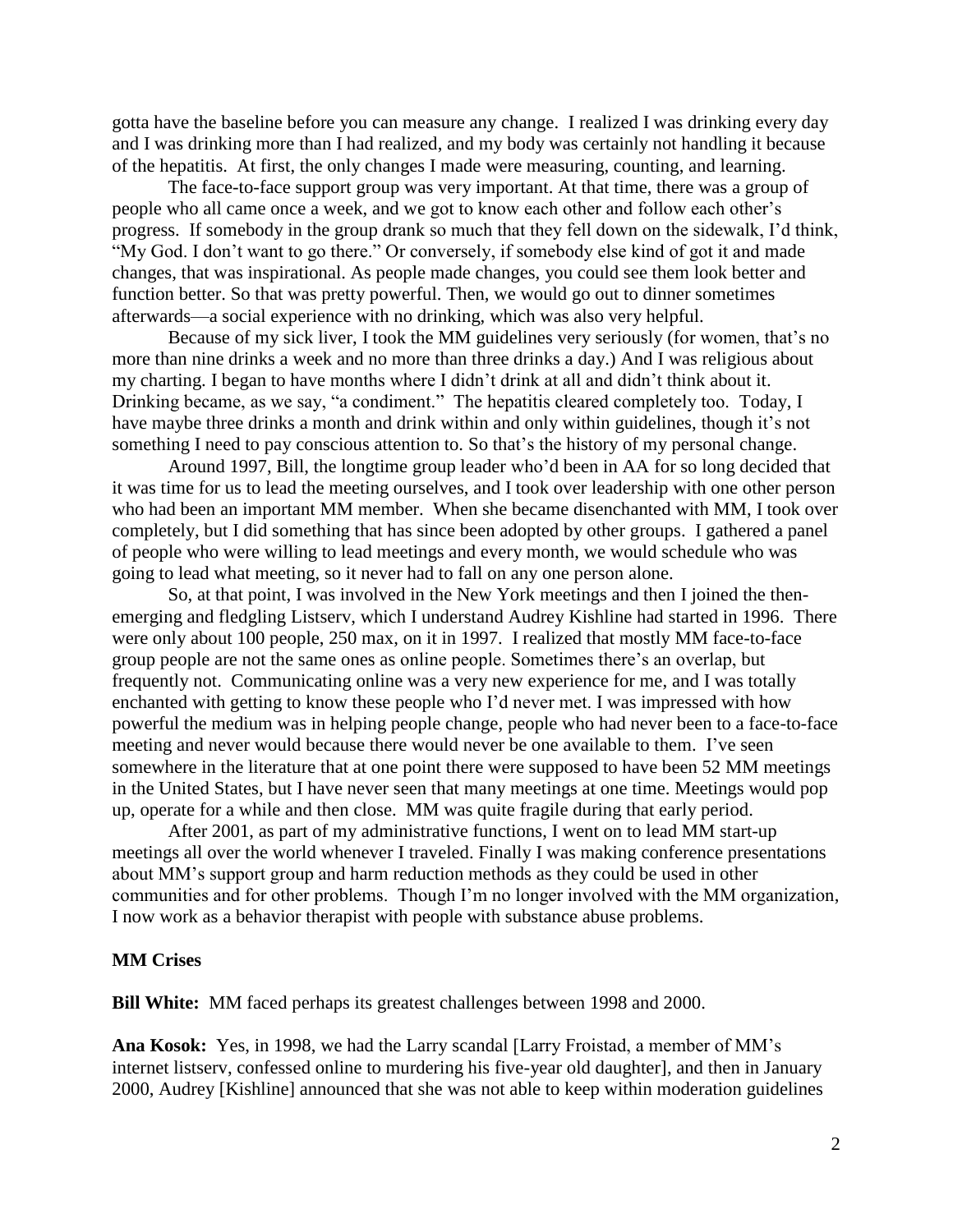and would be pursuing an abstinence goal with the support of AA. Then in March, she drove drunk and killed two people. Dr. Alex DeLuca, then head of the Smithers treatment program, had let MM use after-hours meeting space, the same as for AA and other groups. Smithers was an abstinence-only program. Because of this "involvement" with MM, he was fired.

With the media frenzy surrounding these events, it looked like MM was going to go down for sure. My friend, [James] Cannon, who you've interviewed and who has since died, felt that MM was Audrey's intellectual property and shouldn't be co-opted by anyone else, so we moved in to protect it as it was. A group of the New York members got together and rented a car and went to Washington, DC and met with Fred Rotgers and Mark Kern. We put together a new board of directors that included MM members from different areas of the country. That's how I got involved in the management of MM—in the middle of a crisis.

Cannon and I and some others—Kurt, of course—took over, but we had no idea what we were doing. We had to keep it alive, but we had no idea how to run a nonprofit organization or what we were going to do for money. Cannon was pretty much the Executive Director and did all kinds of things behind the scenes. He turned out to be very good at it, and Kurt, our computer genius, handled all the online tasks. I was Program Director, and I handled most of the issues related to group formation, although at that time, I was working full-time in multi-site clinical trials at Columbia University. I didn't have very much time then and was mainly involved in running groups in New York.

In 2001, I took a leave of absence from my job to complete my dissertation. I also didn't want any MM publicity with my name linked to it to have a negative effect on my research job. When I left, I was then free to take a much larger role in MM, and I did. I became very involved with Cannon in forming new groups, supporting existing groups and in representing MM at professional meetings—from APA to various harm reduction conferences. Rudy Hoeltzel, who was the third author of *Responsible Drinking*, also gave presentations at these conferences on how to start MM meetings. We just made sure that we always maintained a professional presence.

By 2010, we found that most everyone at these conferences now knew about MM and harm reduction. That was quite a change from the early days when either no one had ever heard of MM or we were considered an evil influence. From about 2001 to 2004, Cannon and I were guests on several radio call-in shows and the callers termed us "murderers" because they thought we encouraged alcoholics to drink again.

As the program expanded, more volunteers were needed, as Chat Room director, subgroup administrators, face-to-face group coordinator, listserv admin help and admin support for the very popular Abstar, a kind of online spreadsheet application for tracking daily numbers of drinks. As the organization grew, our roles grew and took up even more time. In 2006, Cannon disengaged and I became Executive Director. I continued in that role until 2010 when Jim Mergens took over as Executive Director. Jim had a lot of outside business experience and some with fundraising. I thought he was a good candidate to assume the MM Executive Director role and was grateful when he accepted the job.

#### **The Question of MM Fit or Misfit**

**Bill White:** Over the course of your involvement with MM, have your views changed about what type of problem drinker is most appropriate for MM?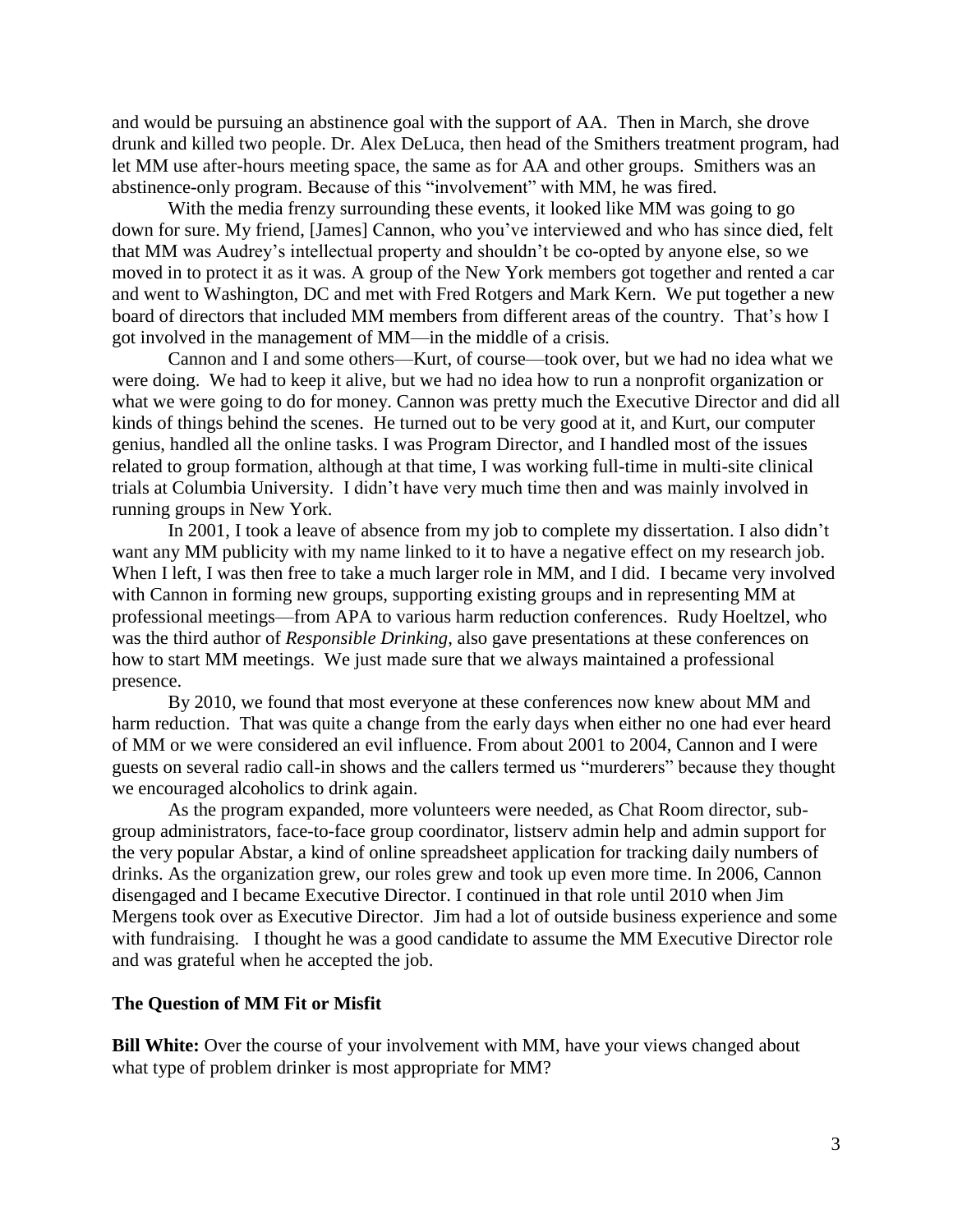**Ana Kosok:** That's a good question, but I may have a surprising answer for you. I should add that what I'm about to say is my personal opinion only. I don't think there is a particular type of drinker who is most appropriate for MM. Even somebody who will never be able to achieve stable moderate drinking can benefit from MM by finding out whether they can or can't achieve such a goal. The key is for people to start taking steps to resolve drinking problems as early as possible and to explore their choices. For those who don't succeed at moderation, they might realize: "I really don't seem to be able to control this. It's making a mess of my life. I think I need to abstain. Let me look at my choices." And if they don't like AA, there are certainly a lot of other abstinence support choices. Another possibility is, "I don't seem to be able to make a change. I really like to drink. I really like to be drunk. I'm just going to keep on doing what I'm doing," and hopefully, they will have learned some elements of harm reduction to minimize injury to themselves and others. Hopefully, they will have figured out, "Okay, I'm never going to drive when I'm drinking. I'm not going to have the grandchildren over." Hopefully, they've incorporated those elements of how to at least drink safely and to me, that's a legitimate choice. If you want to keep drinking, then that's your life, as long as you do it and don't hurt others; we certainly don't like to see somebody wreck their lives, but, you know, that's their choice. That's not a stamp of approval. It's just recognition that everybody's responsible for their own behavior, and unless you lock them in the basement, you can't stop anyone else from drinking.

So, I don't think that there's any particular kind of person that MM is appropriate for. That being said, the type of person for whom learning to drink moderately works best is someone who hasn't been drinking steadily for a very long time, although I've seen people in their 50s who've been daily drinkers for a long time make these positive changes. I guess that's one reason I hesitate to sort of put limits on who can benefit from MM, though it's true that somebody who's been drinking from a very early age has a really hard time making changes. They don't have any adult life to compare what life was like before alcohol or drugs. Another group that I don't think does well in MM is the bender drinker—people who don't drink for a long period of time and then binge drink for weeks or months. MM will never work for them because there are long periods of time when they don't drink, so counting drinks and learning to drink moderately doesn't apply to them.

I've seen people who drink very heavily make significant and permanent changes. The MM program is not all or nothing; it's a progress of slow discovery. It's not just behavioral techniques. You learn a lot about yourself as you go.

#### **MM Misconceptions**

**Bill White:** What do you think are the most misunderstood aspects of MM by professionals or by the public?

**Ana Kosok:** That MM encourages alcoholics to drink—that it encourages people who've already found a solution in AA to drink, that it will lure people into driving drunk and doing horrible things where those things could be avoided if they would just go to AA. A related misconception is that we are just kidding ourselves—that we are just a bunch of drunks sitting around still drinking and pretending that we're doing something about it.

When we get someone who's been in AA at one of our meetings, we welcome them to sit and listen, but we encourage them not to go home and begin drinking. We want them to listen and read the literature and think about this choice long and hard over a number of months. And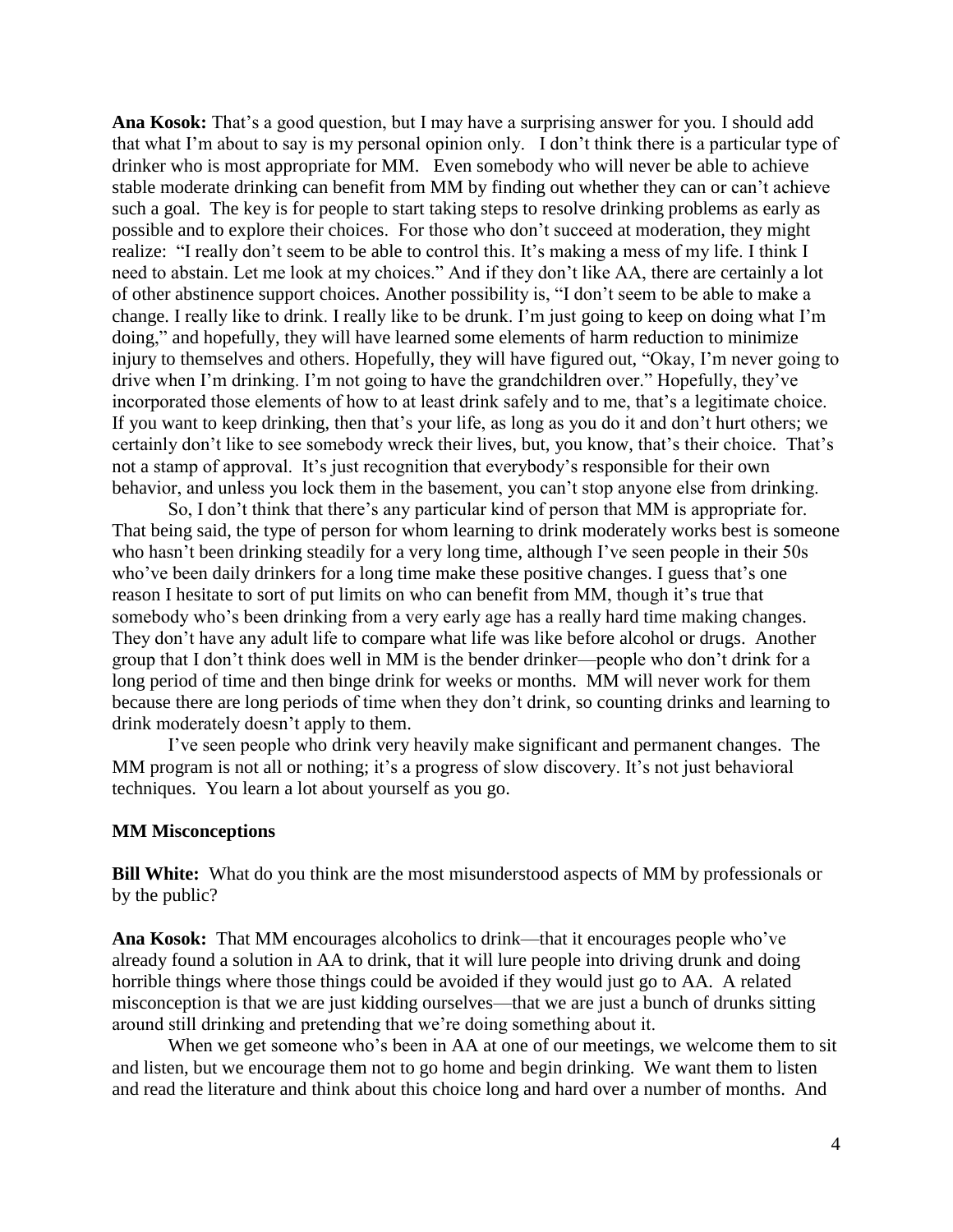we say, "You've been abstinent already for this period of time. It's not going to kill you to be abstinent for a few months more while you think this through very carefully." We recommend that strongly and we repeat it many times. I have this horror of some AA person coming to our meeting, seeing how well some of us are doing and then starting to drink with "one drink, one drunk" in his head, and never being seen again. I have a horror of that.

# **MM Member Characteristics**

**Bill White:** In 2006, you published a survey of the characteristics of MM members. Could you summarize the result of that survey?

**Ana Kosok:** Yes. Members had a mean age of 44 years, and were 66% female, 98% white, 90% US residents, 80% employed, 54% married, and 94% college educated. Seventy-seven percent had an annual income over \$50,000 and 54% had not sought prior help of any kind for a drinking problem. The pre-MM mean number of drinks per week was 34 (SD 20, range 0–105), dependence score was 11 of a possible 39, and number of life problems was 1.9 of a possible 6. Members of face-to-face groups were significantly older and drank less at baseline than members of the MM online community. In general, MM members were largely white and upper middle class with less severe drinking problems than would usually be seen in AA or alcoholism treatment.

## **MM Program Components**

**Bill White:** Ana, the last time we talked, you mentioned that you'd been doing research on how people use the various program components of MM. Could you share any findings from that work you did?

**Ana Kosok:** That paper is still in progress, but what I discovered was that a high percentage of people in my survey were using program components. MM is not twelve-step. It's not all or nothing. There's a list of behavior changes like a Chinese menu: try a little of this, try a little of that. If that doesn't work for you, fine, try this. I detailed a list of behavioral change techniques and asked about their use. Many of these techniques had developed informally, but had become standard practices and supports recommended by both the online and face-to-face groups. Some of these are: identifying triggering emotions, measuring drink volume, using non-alcoholic beverages, and beginning private counseling. At that time, most people discovered MM through Audrey's book. By 2004, more than 50 percent had read *Responsible Drinking.* (I should note that this has changed. Now most people find MM through the internet.) Looking at various program components that I grouped together as "behavioral change techniques," 98% reported having practiced some of these techniques. To say that I was surprised is an understatement.

The 30 days of initial abstinence was originally posited as a good key to who would do well in MM, but we really didn't want to exclude people based on that alone. We came to realize more and more that it was the Chinese menu options that worked best and that different people had different timetables for change. I found that 59 percent of MM members had completed 30 days of abstinence, but we have a lot of people who have been successful with moderation who never did the 30 days of abstinence, or who didn't do it at the beginning.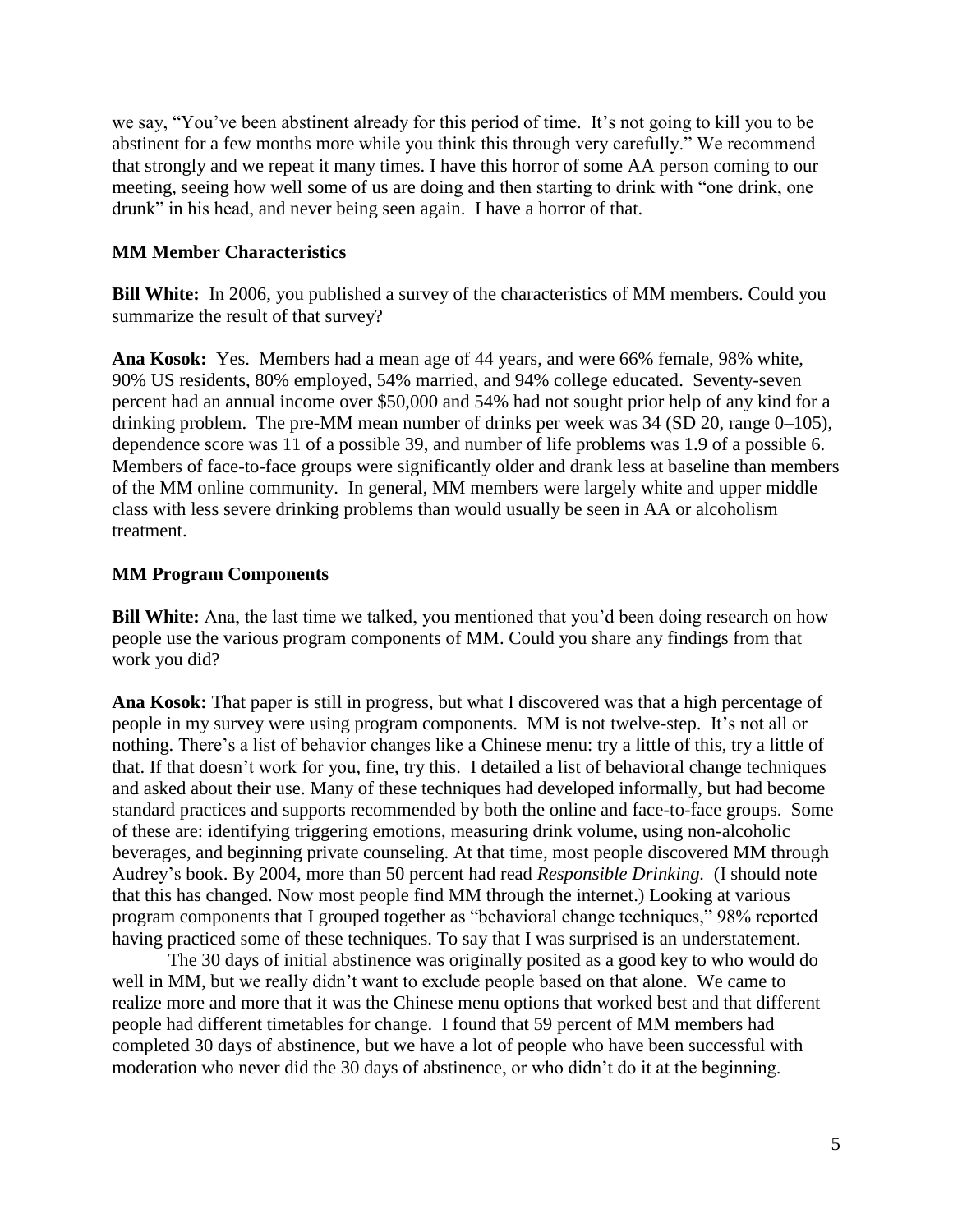*Responsible Drinking* included more of the techniques that MM as a group had developed beyond just the steps outlined in *Moderate Drinking*. The MM membership has guided us in defining the components of the process that help achieve stable moderation. Two things I asked about in the 2004 survey were the use of Naltrexone and Antabuse. From the conversations on the list, I thought that we had a lot of members using each, but it turned out only six percent of our members used Naltrexone, and four percent had used Antabuse.

I should note that since 1996, we've developed a very successful sub-list for abstainers called the "Abs List." If someone has decided to abstain permanently, there's a place they can go and be with other MM members who have also made this decision. They use a variety of other supports too, including AA, Buddhism, SMART Recovery, and Mindful Meditation. We have this whole group now of online abstainers who have found a comfortable place to go within MM.

## **MM Growth**

**Bill White:** Ana, what factors have inhibited the growth of MM over its lifespan?

**Ana Kosok:** Money. Money. And money. For a very long time, Cannon gave over his life to MM, largely with no salary. I used up all of my personal savings to support myself while I worked with MM. We just never had any money to support a staff to lead this work. If we'd had money to pay staff, who knows what we could have done with MM? We've done great and grand things, given that we had no money. There were years when we ran MM on a \$14,000 a year budget, and we never had more than \$25,000. We operated for a long time on about \$700 a month through mostly member donations and also from the proceeds of interactive tools Reid Hester offered on the MM site. He has been very generous in offering us proceeds from his software. Our meager funds have limited growth but truth be known, growth could have killed us in those early years. We had little ability to keep up with demand as it was, particularly each time MM ended up in the headlines and more people found out about us.

The other growth-inhibiting factor is stigma. MM attracts high-level professionals who would be highly stigmatized if they admitted they had an alcohol problem. They say, "I'd love to start a meeting but I couldn't be associated with anything like that." The anonymity of the internet is the only thing that makes their participation possible.

And of course, MM is designed for people to come in, learn what we have to offer, and then go live their lives. There is a built-in limit on growth when you compare what we do to groups like AA that have an implicit expectation of participation for life.

#### **Attempted MM Coup**

**Bill White:** Were there any periods in MM's history that were particularly challenging for you other than the 1998-2000 period we talked about earlier?

**Ana Kosok:** There was an almost successful attempt to bring MM down toward the end of 2006 and early 2007. It was internal, and it almost broke MM apart, which I never thought could happen. A person who had served as an Online Administrator began referring to Cannon, Kurt, and me as "the powers that be" and began creating an artificially contrived rebellion. Without going into sordid details, the whole thing got very ugly and very dirty, and was mended only with great difficulty.